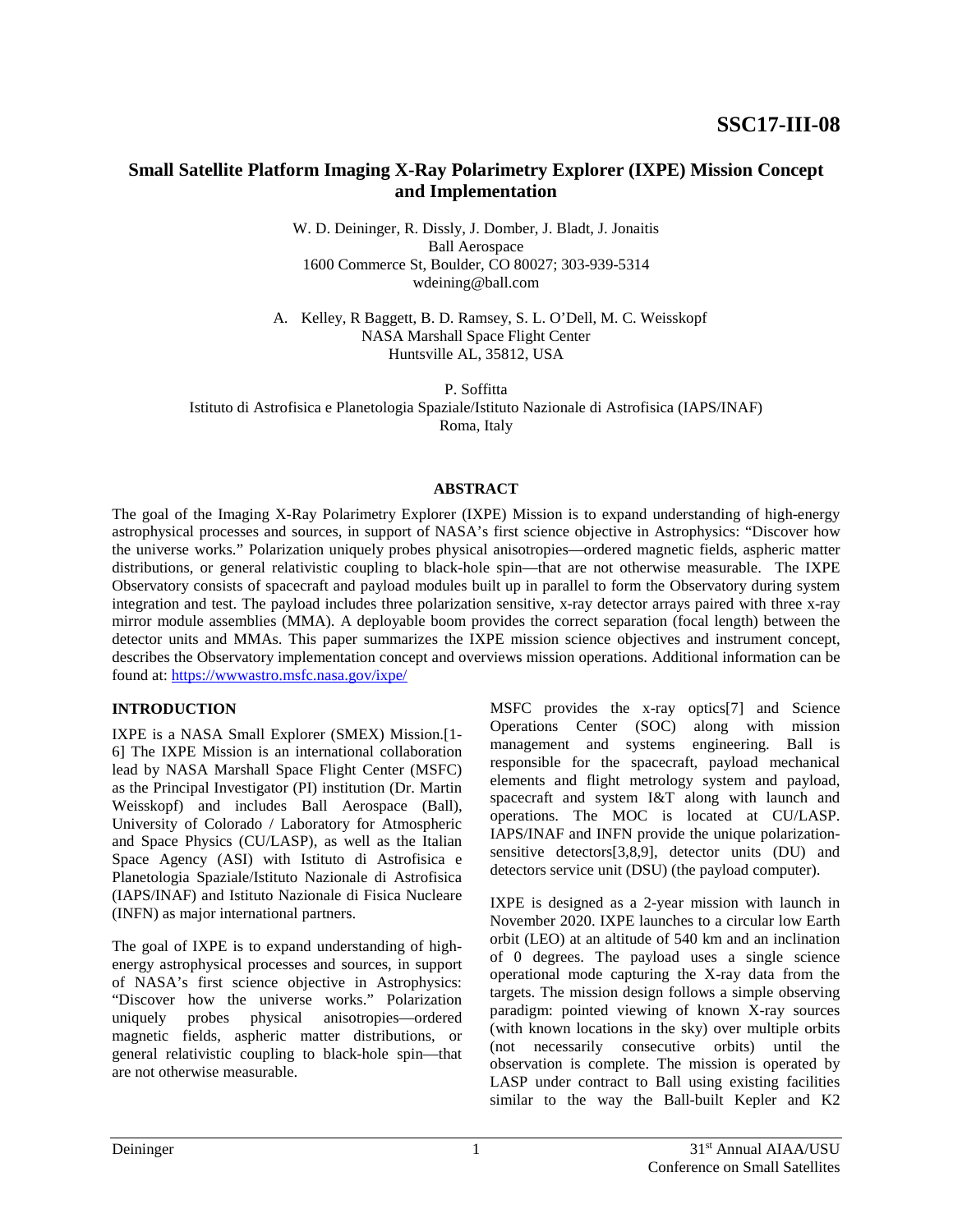missions have been operated for NASA. The Observatory communicates with the ASI-contributed Malindi ground station, primary ground station, via Sband link. The science team generates and archives IXPE data products in HEASARC.

The IXPE Project completed its Phase A activities in July 2016 with the submission of the Concept Study Report (CSR) to the NASA Explorers Program Office. NASA considered three SMEX mission concepts for flight and selected the IXPE Project as the winner in January 2017.[10] The Project entered Phase B on February 1, 2017.

This paper summarizes the IXPE mission science objectives and instrument concept, describes the Observatory implementation concept, and overviews mission operations at the time of the CSR. The paper also highlights the flexibility of the Ball Configurable Platform (BCP)-100 spacecraft.

### **SCIENCE OBJECTIVES**

IXPE directly supports NASA's first strategic objective in Astrophysics: "Discover how the universe works".[11] In particular, it addresses a key science goal of NASA's Science Mission Directorate: "Probe the origin and destiny of our universe, including the nature of black holes, dark energy, dark matter and gravity." It does this by expanding our understanding of high energy astrophysical processes, specifically the polarimetry of cosmic sources with special emphasis on objects such as neutron stars and black holes. By obtaining X-ray polarimetry and polarimetric imaging of cosmic sources, IXPE addresses two specific science objectives:

- Determine the radiation processes and detailed properties of specific cosmic X-ray sources or categories of sources
- Explore general relativistic and quantum effects in extreme environments.

NASA's Astrophysics Roadmap, "Enduring Quests, Daring Visions", also recommends such measurements.

IXPE uses X-ray polarimetry to expand dramatically Xray observation space, which historically has been limited to imaging, spectroscopy, and timing. This advance will provide new input to our understanding as to how X-ray emission is produced in astrophysical objects, especially systems under extreme physical conditions—such as neutron stars and black holes. Polarization uniquely probes physical anisotropies ordered magnetic fields, aspheric matter distributions, or general relativistic coupling to black-hole spin—that

are not otherwise easily measurable. Hence, IXPE complements all other investigations in high-energy astrophysics by adding the important and relatively unexplored dimensions of polarization to the parameter space for exploring cosmic X-ray sources and processes, and for using extreme astrophysical environments as laboratories for fundamental physics.

The primary science objectives of IXPE are:

- Enhance our understanding of the physical processes that produce X-rays from and near compact objects such as neutron stars and black holes.
- Explore the physics of the effects of gravity, energy, electric and magnetic fields at their extreme limits.

# **PAYLOAD CONCEPT**

IXPE's payload is a set of three identical, imaging, Xray polarimetry systems mounted on a common optical bench and co-aligned with the pointing axis of the spacecraft.[1-6] Each system, operating independently, comprises a 4-m-focal length Mirror Module Assembly (grazing incidence x-ray optics) that focuses X-rays onto a polarization-sensitive imaging detector. The focal length is achieved using a deployable boom. Each Detector Unit (DU) contains its own electronics, which communicate with the payload computer that in turn interfaces with the spacecraft. Each DU has a multifunction filter wheel assembly for in-flight calibration checks and source flux attenuation.

Designing an instrument of appropriate sensitivity to accomplish the science objectives summarized above involved a trade of MMA design, detector design, and the number of telescope systems, all versus focal length, and considered boundary conditions of mass and power that are within spacecraft and launch vehicle constraints. These trades were completed and the result is the three telescope system described here which meets science objectives and requirements with margin while placing reasonable and achievable demands on the spacecraft, launch vehicle, and the deployable optical bench. Specifically, three identical systems provide redundancy, a range of detector clocking angles to mitigate against any detector biases, shorter focal length for given mirror graze angles (i.e., given energy response) and thinner/lighter mirrors compared to a single telescope system.

**Figure 1** shows the IXPE observatory with key payload elements. The payload uses a deployable x-ray shield to prevent off-axis x-rays from striking the detectors. The deployable boom is covered with a thermal sock (not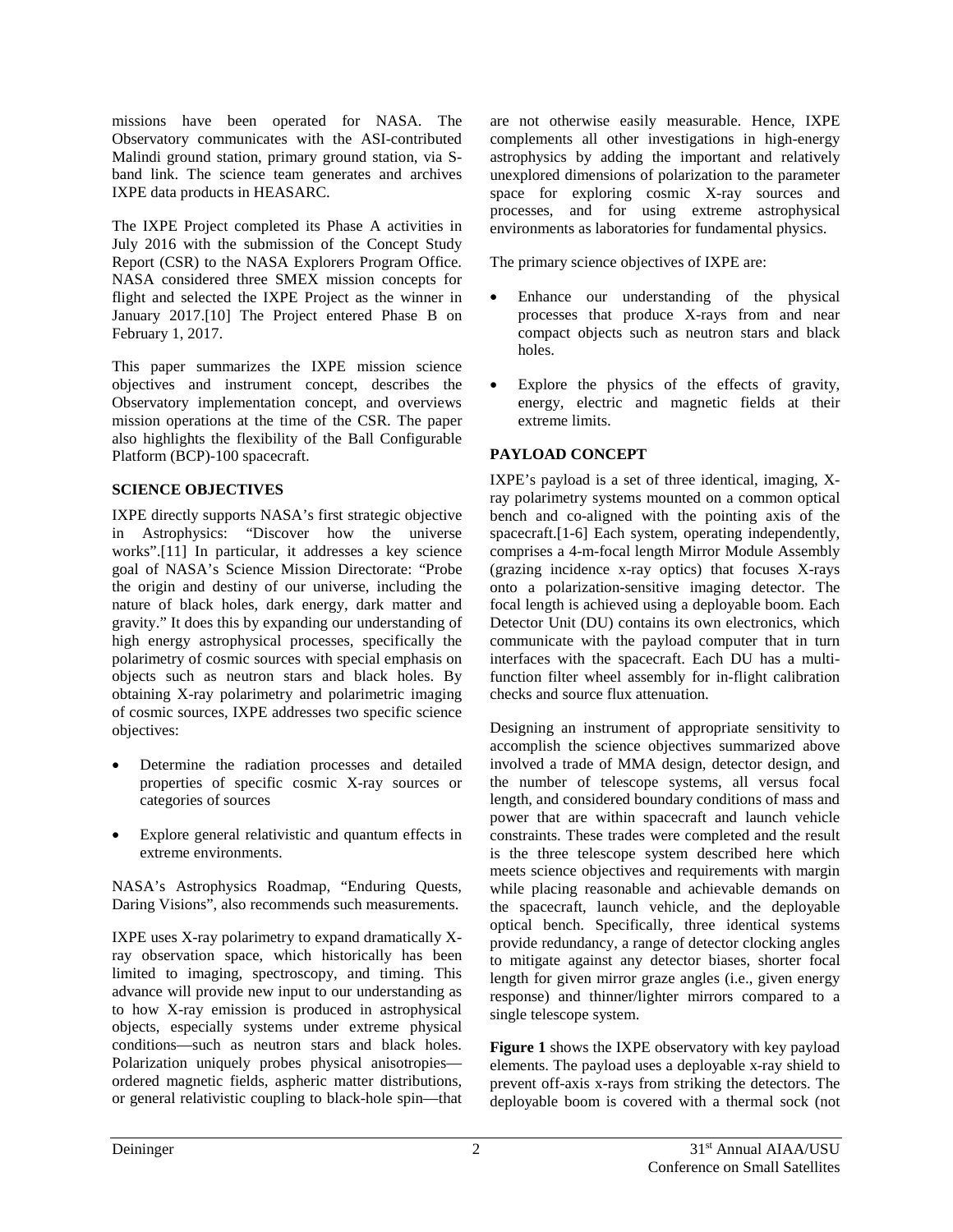shown) to maintain a more constant thermal environment. A metrology system consisting of a deployed section-mounted camera which images a metrology target (diode string) on the spacecraft top deck is used to monitor motions between the two ends of the Observatory during science observations.



**Figure 1: IXPE Observatory Showing Key Payload Elements**.

## **SPACECRAFT CONCEPT**

The IXPE Observatory is based on the BCP-100 spacecraft architecture. The modular design allows for concurrent payload and spacecraft development with a well-defined, clean interface that reduces technical and schedule risk. The BCP-100 design supports the project goal of incorporating a low-risk spacecraft by using flight-proven components, a simple structural design, and significant design and software reuse from prior missions. The design balances a low-cost and low-risk approach with significant spacecraft capability and flexibility. IXPE is leveraging the BCP-100's flexibility for science payload accommodation. The IXPE payload is mounted on the spacecraft top deck. The IXPE Observatory is designed to launch on a Pegasus XL or larger launch vehicle.

## *Background*

The BCP-100 design, based on the Space Test Program (STP) Standard Interface Vehicle, supports the project goal of incorporating a low-risk spacecraft by using flight-proven components, a simple structural design, and significant design and software reuse from prior missions. The design balances a low-cost and low-risk approach with significant spacecraft capability and flexibility. The BCP-100 capabilities support a variety of potential small payloads. The standard capability spacecraft can operate over a wide range of low earth orbit altitudes (400 – 850 km) and inclinations ( $0^{\circ}$  to sun-synchronous). The spacecraft design provides the required power over the full range of sun angles. A star tracker is a key element of the attitude determination and control system. It is mounted directly to and aligned with the deployed payload to minimize alignment errors between the spacecraft and payload.

# *BCP-100 Applications*

STP Satellite -2 (STPSat-2) (**Figure 2**) was the first use of the STP vehicle and was launched 19 November 2010 on a Minotaur IV from the Kodiak Launch Complex, Alaska. It accommodates 2 separate SERB payloads [11-15]. STPSat-2 continues extended operations well beyond its 13 month design life, and achieved 6 years on-orbit in December 2016.

STPSat-3 (**Figure 2**) is the second use of the STP vehicle and was launched in November 2013 on a





**Figure 2 – STPSat-2 and STPSat-3 Space Vehicles.** The first two space vehicles in the product line, designed to increase access to space for small payloads via standardization and lower costs.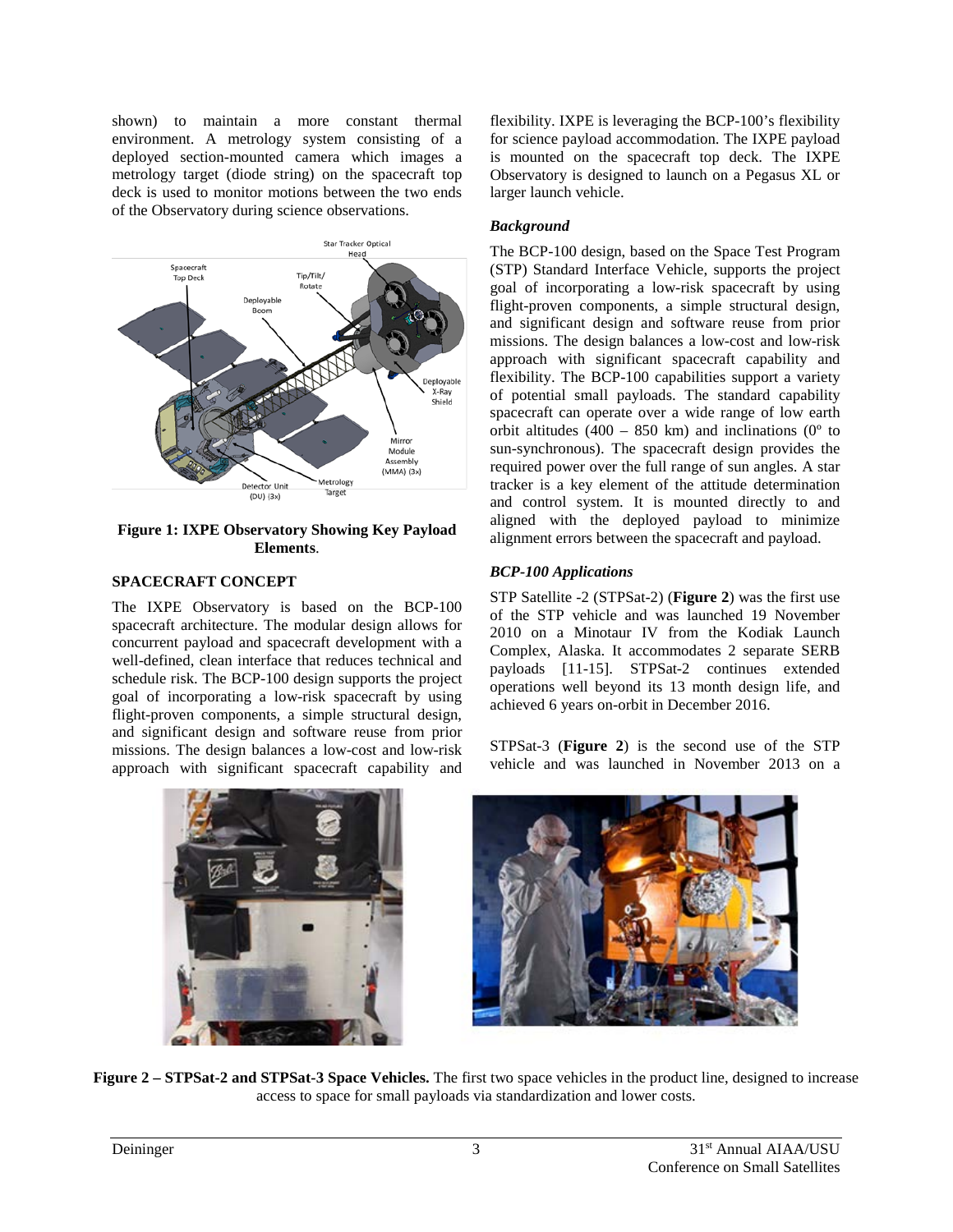Minotaur I from NASA Wallops Flight Facility. It accommodates 6 different payloads by partitioning resources from its four payload interfaces[16-19]. The space vehicle is operating beyond its 13-month design life and achieved 3 years of on-orbit operations in December 2016.

The Green Propellant Mission (GPIM) (**Figure 3**) is the third build of this space vehicle and first as a BCP-100[20-24]. The Project started in October 2012 with launch now scheduled for April 2018 as an auxiliary payload (ESPA-class) on the STP-2 mission on a Space X Falcon Heavy Launch Vehicle. The GPIM Space Vehicle carries the green propellant propulsion subsystem as the primary payload and three secondary SERB payloads.

## *IXPE Spacecraft*

IXPE is the fourth build of the BCP-100 class spacecraft. IXPE is leveraging the flexibility of the BCP-100 architecture to accommodate the IXPE science payload. It is re-configured for launch on a Pegasus XL launch vehicle with the IXPE payload mounted on the spacecraft top deck. The solar array wraps around the spacecraft body and payload.

## **IXPE OBSERVATORY CONCEPT**

The Observatory is designed to support IXPE measurement requirements. Key design drivers include pointing stability in the presence of various disturbances, particularly gravity gradient, and minimization of SAA passes which makes the zero degree inclination orbit the best available choice. A nominal IXPE target list is known in advance with targets distributed over the sky. The observatory has observational access to an annulus normal to the Sun line at any given time with a width  $\pm 30^{\circ}$  from Sunnormal. This orientation allows the payload to collect all necessary science data during the mission while keeping the solar arrays oriented toward the sun and maintaining sufficient power margins. Typically, each science target is visible over an approximate 60 day window and can be observed continuously for a minimum time of 56.7 minutes each orbit. Changes in the IXPE orbit over mission lifetime are sufficiently small, eliminating the need for a propulsion system and its resulting operational complexity.

A view of the deployed IXPE Observatory is shown in **Figure 4**, while **Figure 5** shows the Observatory stowed in a Pegasus XL launch vehicle fairing. When deployed, IXPE is 5.2 m from the bottom of the spacecraft structure to the top of the payload and is 1.1 m in diameter. The solar panels span 2.7 m when deployed. The Observatory launch mass is approximately 300 kg.



**Figure 3: GPIM Space Vehicle.** The GPIM mission leverages a flight heritage BCP-100 spacecraft and a flight demonstration AF-M315E propellant propulsion subsystem.

The Payload is mounted on the +Z face of the spacecraft structure (top deck). This simplifies alignment and integration, and minimizes mass by providing the shortest possible load paths. The star tracker optical heads (OH) are mounted on opposite ends of the Observatory anti-boresighted from one another to prevent simultaneous Earth obscuration. One OH is mounted on top of the telescope support structure, co-located and boresighted with the X-ray optics. The second OH is mounted on the bottom of the spacecraft top deck looking out through the PAF ring. Two hemispherical S-band low-gain antennas are mounted on opposite sides of the spacecraft and coupled together to provide omnidirectional communications coverage.

# **IXPE MISSION OPERATIONS**

IXPE flight operations have three components: Launch and Commissioning, Science Operations, and Decommissioning. The IXPE Observatory will launch into a 540-km equatorial orbit no earlier than November 20, 2020. Upon separation from the LV, the spacecraft autonomously performs solar acquisition, placing itself in a power-positive attitude. Payload checkout begins as soon as the spacecraft has been verified to be active. X-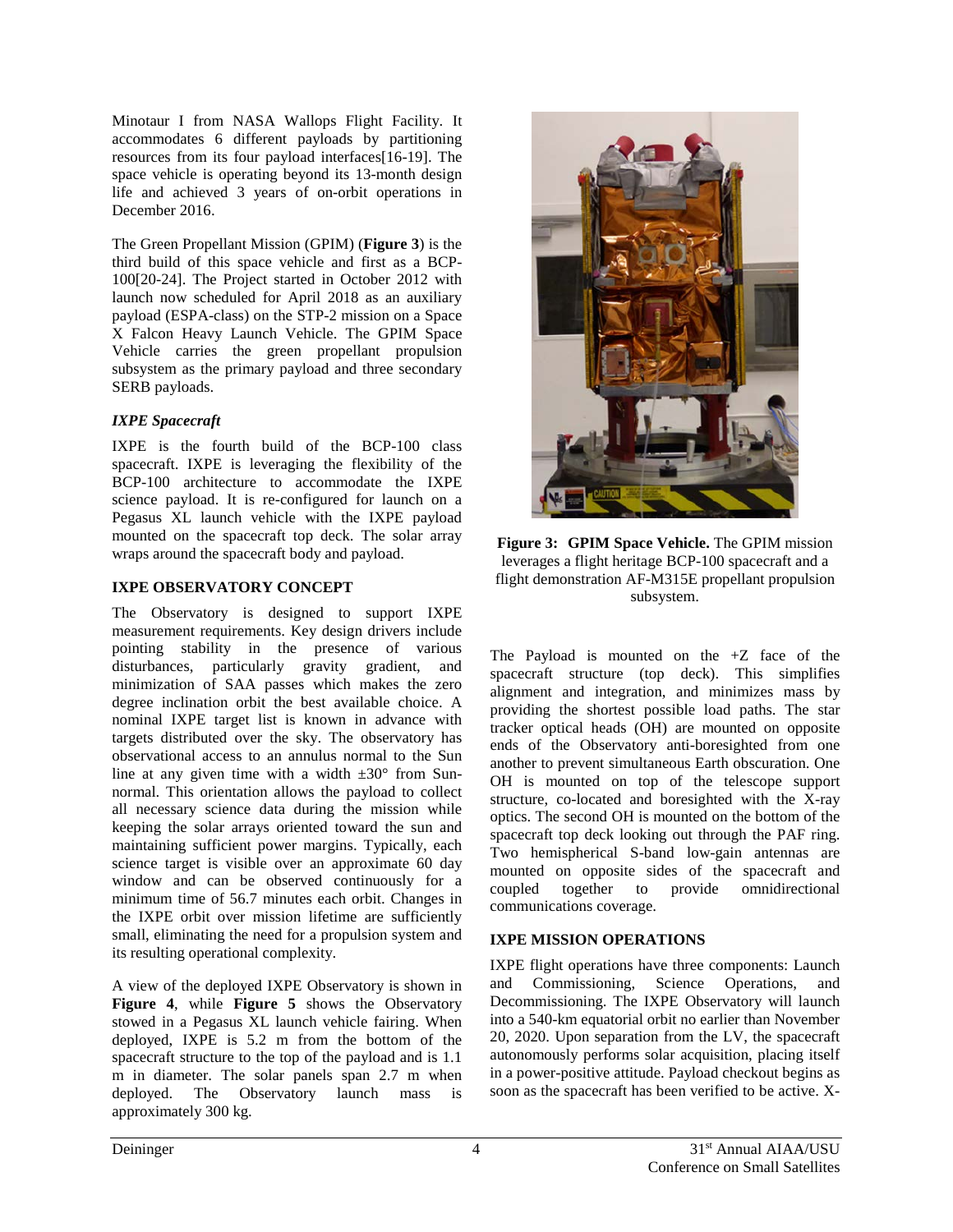ray targets are known in advance and observed with a single science mode.



**Figure 4: IXPE Observatory in its deployed configuration.**



**Figure 5: IXPE Observatory stowed in a Pegasus XL fairing.**

#### *Launch and Commissioning*

IXPE launch and commissioning operations will be conducted from the MOC during the first 30 days onorbit. An expanded ground team will be resident at MOC during this phase. Malindi coverage will be up to 15 passes/day although it is anticipated only half of this number will be used during this phase. During launch and the first week of commissioning the IXPE orbit will be determined by using SN Doppler data. Ball/LASP navigation will perform all ephemeris format conversions as needed for data products. The MOC will monitor the spacecraft using orbit DOWD via SN until the navigation team at Ball/LASP has sufficient data to take over orbit determination duties, which can take up to two weeks after launch.

For the first week of commissioning, the Operations Team will conduct spacecraft subsystem commissioning operation including C&DH, power, telecom, and ADCS calibration. Once the spacecraft is fully operational, the remainder of the commissioning phase (3 weeks) is dedicated to payload turn-on and check out, which includes boom deployment, x-ray shield deployment, DSU checkout and activation and calibration of the detector units. IXPE boom and x-ray shield deployments are not time critical. The boom deployment is treated as a critical event. The time for set up, deployment and confirmation occur over three passes. The commanded deployment events are scheduled to occur over the Malindi ground station.

#### *Science Operations*

The predictable and repetitive nature of the observations of known targets and high margin for onboard data storage (50%) allow for ease in science planning and operations. Typically, each science target is visible over an approximate 60 day window and can be observed continuously for a minimum time of 56.7 minutes each orbit. Since routine pass operations are handled by ground automation with no spacecraft sequence involvement, changes in the target list may be incorporated until final approval of the sequence. This information is then forwarded on a weekly basis to the MOC by the SOC. The target list is encoded in command sequences and uplinked once every 3 days. The overall observing plan will be refined prelaunch, and modified as needed to respond to Observatory anomalies, missed observations and Targets of Opportunity (TOOs). Any missed targets can be generally included in the next week's scheduling queue because the science program is robust to individual missed visits.

Normal Phase E science operations commence with uplink of the first weekly science observation sequence.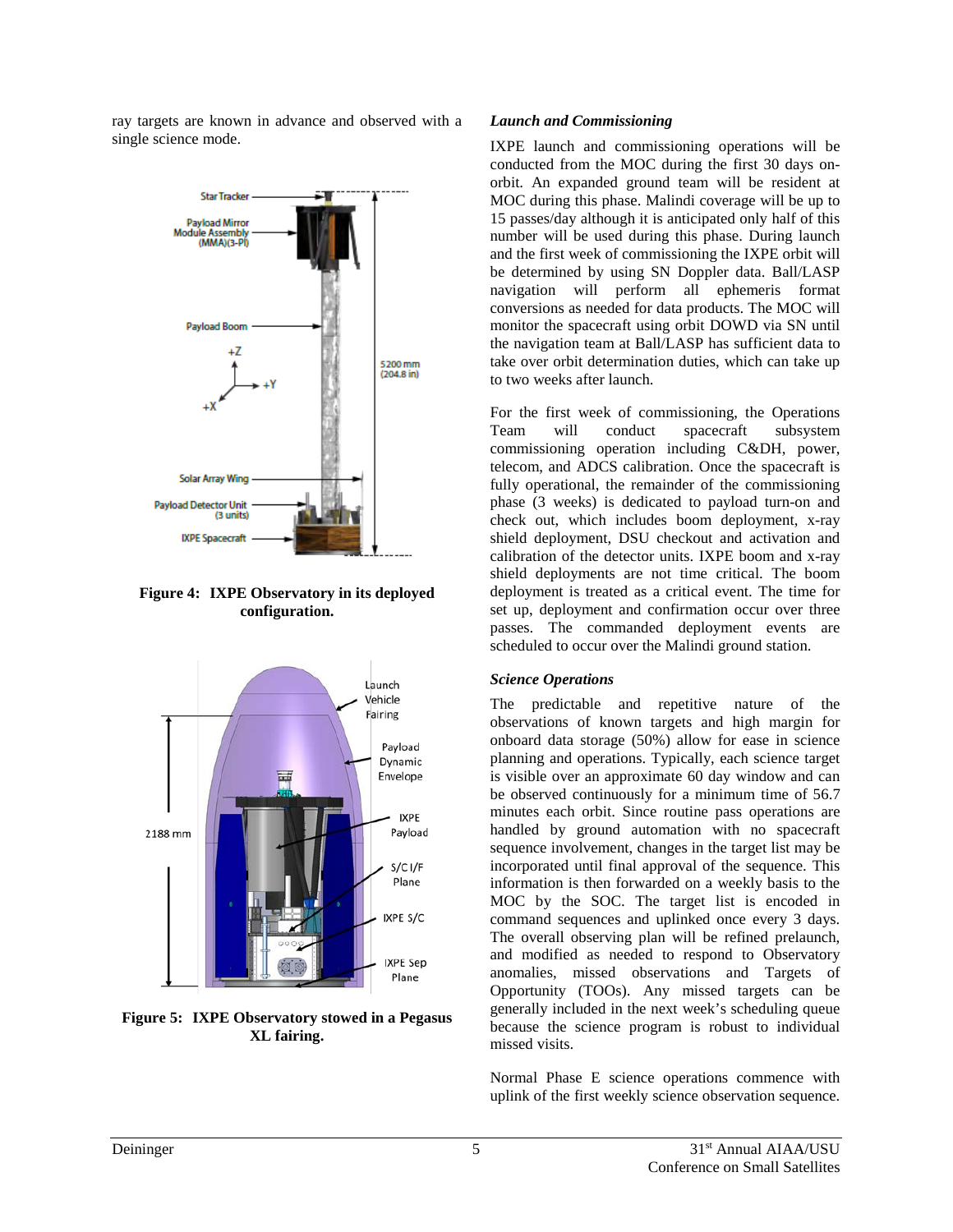Malindi coverage transitions to 2-8 passes per day of 10 minutes each. Many of the pre-defined targets can be observed using one observation period with 2 ground contacts per day while other targets are data intensive and require splitting the observations into 2 to 4 observing sequences, filling the recorder (with 50% margin) and downlinking on average 7.5 times per day. Science and calibration data are stored in the C&DH and downlinked daily during the scheduled passes. Downlinks are initiated and monitored by ground automation. The downlink will be through the Malindi station at a rate of 2.0 Mbps (Singapore backup). If communications passes are missed, the data are stored in the C&DH memory and downlinked on subsequent passes.

Since science and communications are decoupled due to the omni-directional passively coupled S-Band low gain antennas (LGAs), operations scheduling is straightforward. Science collection and communications can occur simultaneously as long as an LGA is within the required FOV for the 2.0 Mbps downlink

### *Decommissioning*

The Observatory will be decommissioned per NASA guidelines. There are no consumables on IXPE (i.e., propellant). Atmospheric drag will cause the Observatory to deorbit. The Observatory will de-orbit approximately 4.1 years after launch from its nominal 540 km orbit, which occurs well after the primary mission and well before the 25 year requirement.

# **CONCLUSION**

IXPE brings together an international collaboration for flying an imaging X-ray polarimeter on a NASA Small Explorer. IXPE will conduct X-ray polarimetry for several categories of cosmic X-ray sources from neutron stars and stellar-mass black holes, to supernova remnants, to active galactic nuclei that are likely to be X-ray polarized. This paper summarized the IXPE mission science objectives and instrument concept, described the Observatory implementation concept, and provided an overview of the novel Ball BCP-100 small spacecraft. The Project kicked off in February 2017. SRR is planned for September 2017, PDR planned for February 2018 with launch planned for November 2020.

### *Acknowledgments*

The Ball Aerospace IXPE Project Team would like to thank NASA Marshall Space Flight Center for their support of this work under contract number NNM16581489R. We are grateful for the support.

The work described here is a culmination of efforts from teams at NASA MSFC, Ball Aerospace, ASI, INFN, IAPS/INAF, CU/LASP, Stanford University, McGill University, and Roma TRE University.

# *References*

- 1. Martin C. Weisskopf, Brian Ramsey, Stephen O'Dell, Allyn Tennant, Ronald Elsner, Paolo Soffita, Ronaldo Bellazzini, Enrico Costa, Jeffery Kolodziejczak, Victoria Kaspi, Fabio Muleri, Herman Marshall, Giorgio Matt, Roger Romani, "The Imaging X-ray Polarimetry Explorer (IXPE)," Proc. SPIE Vol. 9905, Space Telescopes and Instrumentation 2016: Ultraviolet to Gamma Ray, 990517 (11 July 2016).
- 2. Martin C. Weisskopf, Brian Ramsey, Stephen O'Dell, Allyn Tennant, Ronald Elsner, Paolo Soffita, Ronaldo Bellazzini, Enrico Costa, Jeffery Kolodziejczak, Victoria Kaspi, Fabio Muleri, Herman Marshall, Giorgio Matt, Roger Romani, "The Imaging X-ray Polarimetry Explorer (IXPE)," Results in Physics, Elsevier, Vol. 6, 31 Oct 2016, pp. 1179-1180
- 3. Paolo Soffitta, "XIPE e IXPE," IAPS/INAF, Italy
- 4. Martin C. Weisskopf, for IXPE Team, "The *Imaging* X-ray Polarimetry Explorer (IXPE) – An Overview," NASA SMD, Astrophysics Subcommittee, October 23, 2015.
- 5. Brian Ramsey, M.C Weisskopf, R. Bellazzini, E. Costa, R. Elsner, V. Kaspi, H. Marshall, G. Matt, F. Muleri, G. Pavlov, S. O'Dell, G. Pavlov, R. Romani, P. Soffita, A. Tennant, N. Bucciantini, E. Churazov, M. Dovciak, R. Goosman, V. Karas, D. Lai, F. Marin, P--‐O. Petrucci, J. Poutanen, M. Salvati, L. Stella, R. Sunyaev, R. Turolla, K. Wu and S. Zane, "IXPE: The Imaging X---ray Polarimetry Explorer Implementing a<br>Dedicated Polarimetry Mission." Science Dedicated Polarimetry Mission," Research Office (SRO), 2014.
- 6. M.C Weisskopf, R. Bellazzini, E. Costa, Brian Ramsey, S. O'Dell, A. Tennant, R. Elsner, G. Pavlov, G. Matt, H. Marshall, V. Kaspi, R. Romani, P. Soffita, F. Muleri, "IXPE: The Imaging X--‐ray Polarimeter Explorer Expanding Our View of the Universe," SRO, AAS, 2014 HEAD, 116-15
- 7. Stephen L. O'Dell, Carolyn Atkins, David M. Broadway, Ronald F. Elsner, Jessica A. Gaskin, Mikhail V. Gubarev, Kiranmayee Kilaru, Jeffery J. Kolodziejczak, Brian D. Ramsey, Jacqueline M. Roche, Douglas A. Swartz, Allyn F. Tennant, Martin C. Weisskopf, and Vyacheslav E. Zavlin,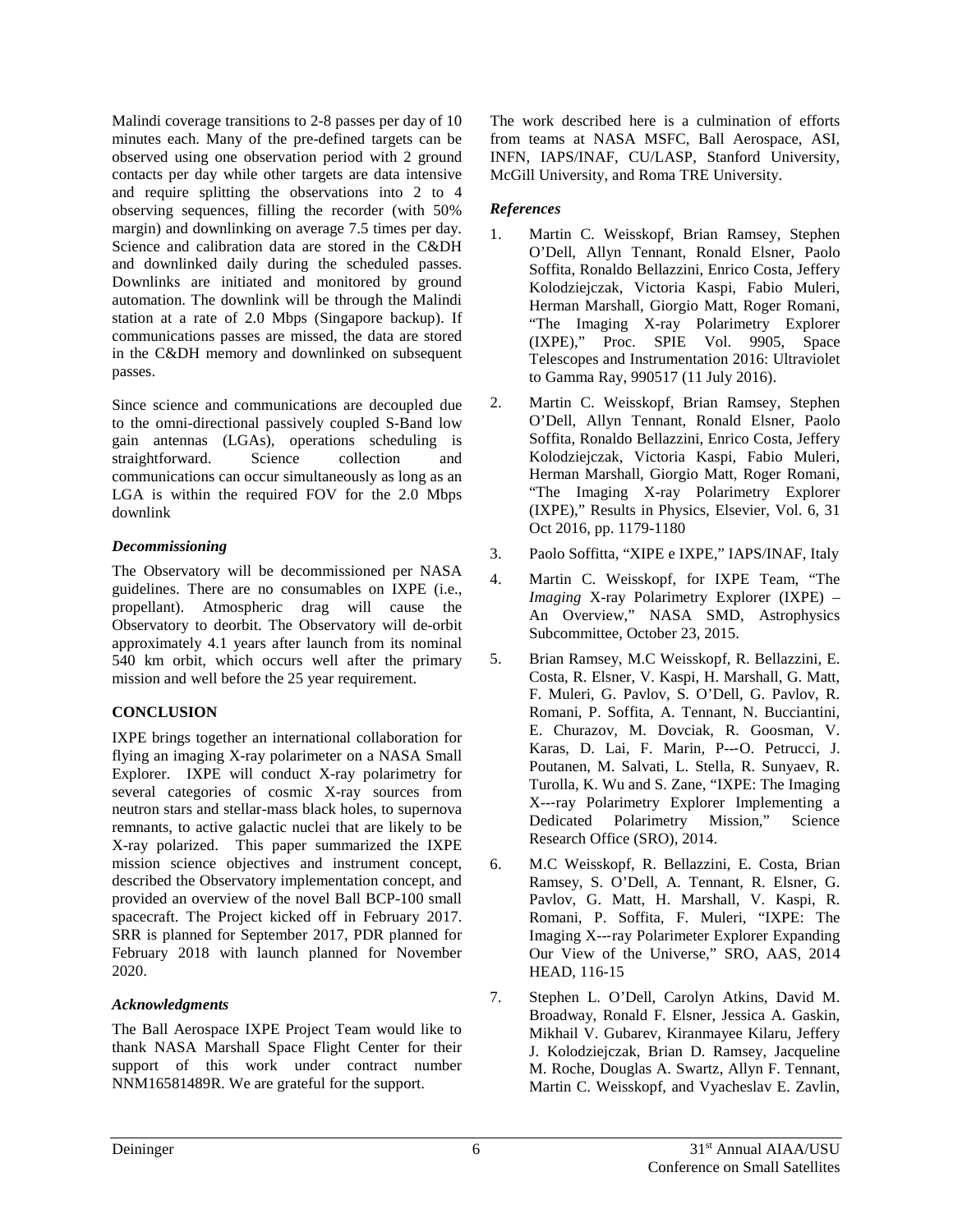"X-ray optics at NASA Marshall Space Flight Center," NASA Marshall Space Flight Center.

- 8. Paolo Soffitta, "XIPE (X-Ray Imaging Polarimetry Explorer)," Integral 2015, The New High Energy Sky after a Decade of Discoveries, Rome Italy, 5-9 October 2015
- 9. Sergio Fabiani, Enrico Costa, Ronaldo Bellazzini, Alessandro Brez, Sergio Di Cosimo, Francesco Lazzarotto, Fabio Muleri, Alda Rubini, Paolo Soffitta, and Gloria Spandre, "The Gas Pixel Detector as a Solar X-Ray Polarimeter and Imager," Elsevier, 29 November 2011.
- 10. Jeff Foust, "NASA selects X-ray astronomy mission," Space News, January 4 2017.
- 11. NASA 2010 Science Plan; Science Mission Directorate (SMD), July 2010. [\(https://smd](https://smd-prod.s3.amazonaws.com/science-pink/s3fs-public/atoms/files/2010SciencePlan_TAGGED.pdf)[prod.s3.amazonaws.com/science-pink/s3fs](https://smd-prod.s3.amazonaws.com/science-pink/s3fs-public/atoms/files/2010SciencePlan_TAGGED.pdf)[public/atoms/files/2010SciencePlan\\_TAGGED.p](https://smd-prod.s3.amazonaws.com/science-pink/s3fs-public/atoms/files/2010SciencePlan_TAGGED.pdf) [df\)](https://smd-prod.s3.amazonaws.com/science-pink/s3fs-public/atoms/files/2010SciencePlan_TAGGED.pdf)
- 12. C. Badgett, M. Marlow, H. Walden, and M. Pierce "Department of Defense (DoD) Space Test Program (STP) Payload Design Criteria for the STP Standard Interface Vehicle (SIV)," SSC07-IV-5, 21st Annual AIAA/USU Conference on Small Satellites, USA, 2007.
- 13. C. Badgett, M. Marlow, H. Walden, and M. Pierce, "Payload Design Criteria for the DoD Space Test Program Standard Interface Vehicle," AIAA-RS6-2008-5006; 6th Responsive Space Conference, Los Angeles, CA, USA, April 28- May 1, 2008.
- 14. C. Badgett, N. Merski, M. Hurley, P. Jaffe, H. Walden, A. Lopez, M. Pierce, and D. Kaufman, "STP-SIV and ORS ISET Spacecraft-to-Payload Interface Standards," IEEEAC Paper #1691, Ver. 1, IEEE Aerospace Conference, Big Sky, MT, USA, 2009.
- 15. N. Merski, K. Reese, M. Pierce, and D. Kaufman, "Space Test Program Standard Interface Vehicle Lessons Learned: An Interim Assessment of Government and Contractor Progress Towards Development of a Standard, Affordable ESPA-Class Spacecraft Product Line," IEEEAC Paper #1230, Ver. 4, IEEE Aerospace Conference, Big Sky, MT, USA 2010.
- 16. M. Marlow, "Space Test Program Standard Interface Vehicle Lessons Learned (STP-SIV)," Common Instrument Interface Workshop, 21 April 2011.
- 17. D. A. Kaufman, M. Pierce, M. Katz, and K. Reese, "STP-SIV: Real World Responsiveness of Spacecraft Interface Standardization," AIAA-RS-

2011-1003, AIAA Reinventing Space Conference, 2011.

- 18. M. Pierce, D. Kaufman, D. Acton, and K. Reese, "STP-SIV: Lessons Learned Through the First Two Standard Interface Vehicles," IEEE 2012 Aerospace Conference, Big Sky, MT, USA, March 2012.
- 19. K. Reese, D. Acton, V. Moler, B. Landin, and J. Deppen, "Rapid Accommodation of Payloads on the Standard Interface Vehicle through Use of a Standard Payload Interface," 2.0204, IEEE Aerospace Conference, Big Sky, MT, USA, 2013.
- 20. C. H. McLean, M. Hale, W. D. Deininger, R. Spores, D. T. Frate, W. P. Johnson, J. A. Sheehy, "Green Propellant Infusion Mission Program Overview," Session LP-10, 49th AIAA/ASME/SAE/ASEE Joint Propulsion Conference & Exhibit, San Jose, CA, USA, 15- 17 July 2013.
- 21. W. D. Deininger, J. Atteberry, H. K. Bygott, C. P. Gilmore, B. Marotta, C. H. McLean, V. D. Moler, R. Osborne, M. Riesco, A. Sexton, R. Shields, and C. M. Zeller, "Implementation of the Green Propellant Infusion Mission (GPIM) on a Ball Aerospace BCP-100 Spacecraft Bus," Session LP-10, 49th AIAA / ASME / SAE / ASEE Joint Propulsion Conference & Exhibit, San Jose, CA, USA, 15-17 July 2013.
- 22. W. D. Deininger, C. P. Gilmore, M. J. Hale, C. H. McLean, V. D. Moler, R. D. Osborne, B. S. Porter, A. E. Brown, M. S. Marlow, D. R. Rand, and P. K. Aggarwal, "Description of the Green Propellant Infusion Mission (GPIM) Mission System," IEEE 2014 Aerospace Conference, Big Sky, MT, USA, 1-8 March 2014.
- 23. C. H. McLean, W.D. Deininger, B.M. Marotta, R.A. Spores, R.B. Masse, T.A. Smith, M. C. Deans, J.T. Yim, G.J. Williams, J.W. Sampson, J. Martinez, E.H. Cardiff and C.E. Bacha, "Green Propellant Infusion Mission Program Overview, Status, and Flight Operations," AIAA-2015- 3751, AIAA Propulsion and Energy Forum, 51st AIAA/SAE/ASEE Joint Propulsion Conference, Orlando, FL, USA, 27-29 July 2015.
- 24. W.D. Deininger, B. Porter, A. Sexton, V. Moler, B. Marotta, R. Osborne, M. Riesco, R. Wendland, D. Acton, C. McLean, M. Tshudy, P. Aggarwal, "Incorporation of Secondary Payloads onto the Green Propellant Infusion Mission (GPIM)," Paper 2.0102, 2015 IEEE Aerospace Conference, Big Sky, MT, USA, March 2015.